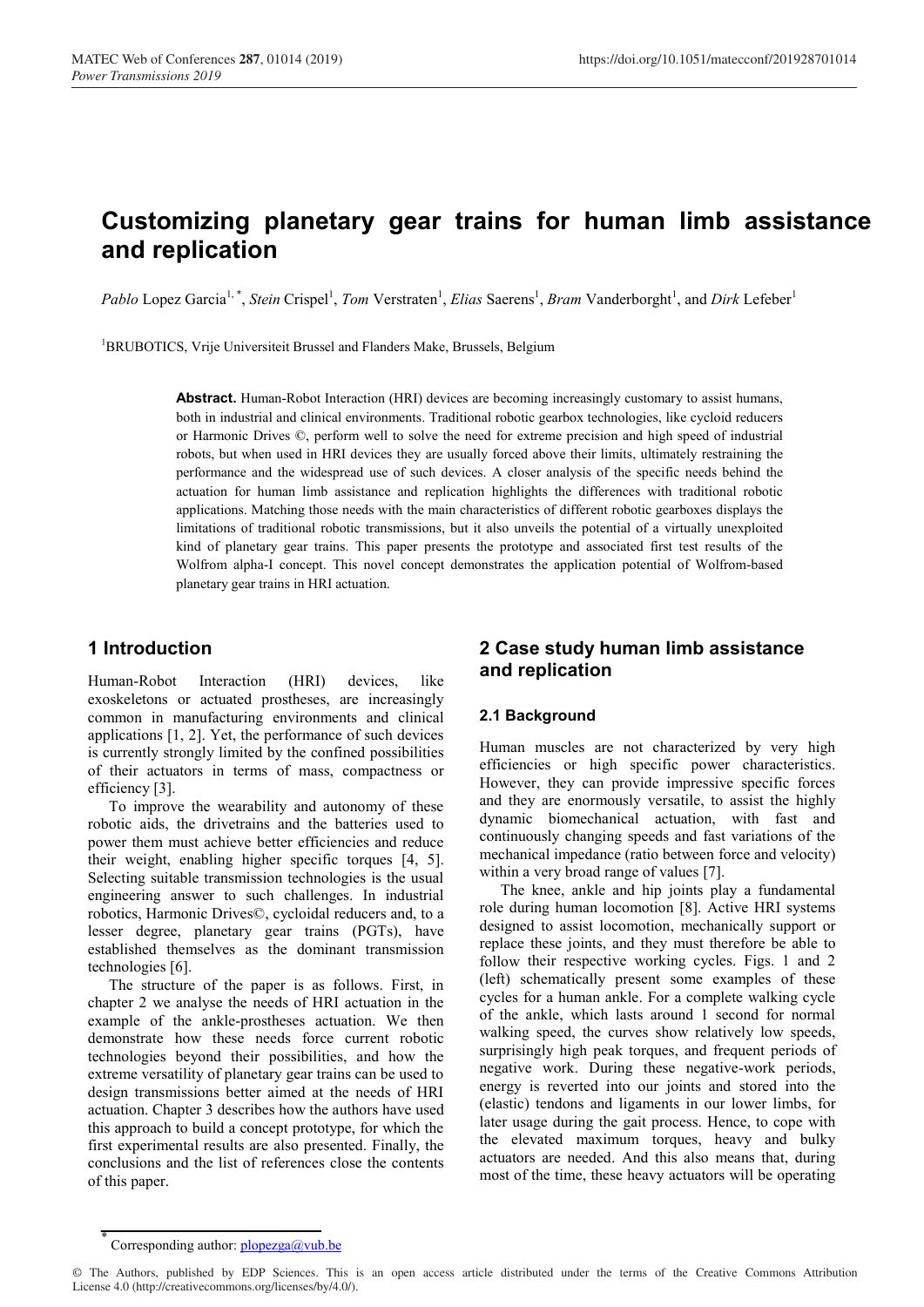at very low and even negative torques, far from their optimal efficiency [9].

This situation can be extrapolated to most HRI applications. Whereas, in most traditional industrial robotics and conventional industrial applications, motors are optimized for constant speed and continuous power dissipation, in HRI almost-ballistic trajectories are the rule [10]. This, combined with the central role of efficiency in these applications, represents a challenge to select the most suitable actuation system [9].

As previously mentioned, adding transmissions to the actuation system is the usual engineering response to this sort of challenges. Particularly for this case, variable transmissions with multiple reduction ratios, each optimized for a different region of the operating cycle of the actuator, are the natural choice. Unfortunately, variable transmissions tend to be heavy and bulky, complicating their efficient integration in HRI applications. Although some research exists in this direction [11], no real breakthrough has yet been attained.



**Fig. 1.** Biomechanical (torque and angle) evolution of the human ankle during gait transition at different walking (W) and running (R) speeds for a 75kg. person [12].

An approach worth mentioning, due to its relevance in the field of HRI, is the attempt to exploit the cyclic character of HRI actuation to reduce the actuator size and weight, by means of incorporating compliance to the actuation system, mimicking the ability of our limb to store mechanical energy. Unfortunately, this approach has also a number of drawbacks for which [13] provides further detail, and which in practice limit the extent to which this solution can be used to reduce the size and mass of the actuators.

In conclusion, when designing a lower limb actuation system, robotic engineers tend to conceive first a mechanical system incorporating a limited amount of compliance, to reduce the maximum power that the actuator must provide. They typically select then the lightest suitable actuator – usually an electrical motor –

according to this remaining maximum power demand, and select also a high-gear ratio transmission system (generally between 1:200 and 1:500) to amplify the torque capabilities of the actuator and comply with the high max-torque needs, taking advantage at the same time of the low maximum speeds required.

Additionally, ergonomic aspects must be considered when incorporating robotic actuation systems to wearable robotic devices. For actuation systems, this translates into favouring disc-shaped solutions - with higher diameters but limited axial dimensions - in order to minimize interference with the natural movements of the subject. The experience of our lab in this field indicates that gearboxes with diameters below 12 cm and axial dimensions below 6 cm are particularly favourable for efficient ergonomic integration in lower and upper limbs.

#### **2.2 Traditional industrial-robotics transmissions**

Industrial robots have an extreme need for high precision, required to be able to perform their tasks. This need has been central for the current usage ranking of robotic gearbox technologies.

#### *2.2.1 Strain wave gears*

One of the most used technologies in robotics is the Harmonic Drive© (HD), a system that takes advantage of the ability of strain wave gears with multiple teeth contact to provide high gear ratios in a very compact shape, and with extreme positioning accuracy. In their pancake format, HD's are compatible with larger diameters and limited axial dimensions, making them particularly suitable for wearable devices. In industrial manipulators, they are normally used in the joints closer to the end effectors, where their limited overload ability is not an obstacle and their low mass represents an important advantage to optimize the manipulator's bandwidth.

Unfortunately, the efficiency of the HD is not very high, and it shows a strong dependency on the operating conditions [14]. This makes it especially challenging to optimize efficiency in systems actuated with electrical motors and variable operating conditions [15].



**Fig. 2.** (Left) Operational Curve of an ankle actuator for a 75kg person, walking at normal speed, and (right) simulated power losses (black) versus input power (grey) in a CSD 25- 2A/100 Harmonic Drive following an ankle actuation cycle, calculated using the manufacturer's efficiency model [14]. The resulting average transmission efficiency was 56.6%.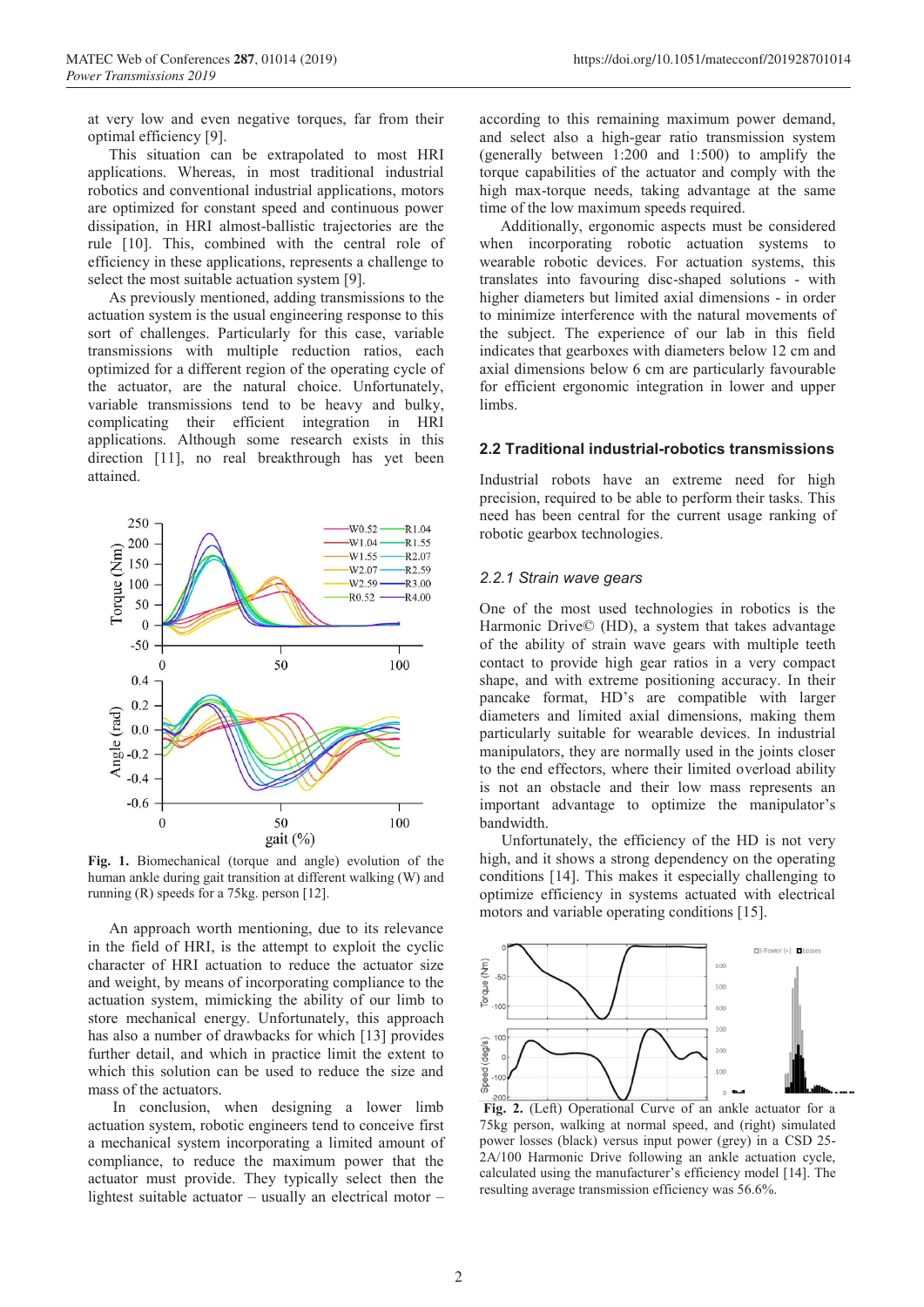According to our own simulations and tests for the example of lower limb actuation (Fig.2), this results in average gearbox efficiencies close to 50%, and therefore in the need to almost duplicate of the size and weight of the battery.

Another drawback of the HD is that its gear ratio is practically limited to maximum values up to 1:160 for a single stage configuration. HRI engineers therefore tend to combine these devices with crank- or beltmechanisms that provide the remaining gain required to achieve the typical 1:200 to 1:500 overall ratios needed.

## *2.2.2 Cycloidal reducers*

Cycloidal reducers are based on the same fundamental principle as the strain wave gears, the small-toothdifference, internal contact type gear train. They use rolling contacts instead of teeth to transfer torque and speed. They can provide as well very high gear ratios in a few stages and show an ergonomically compatible disc-shape [10].

Its efficiency is higher than for HD, thanks to the rolling contacts instead of teeth meshing, but highly dependent also on the manufacturing precision. The major drawback is that they are not as compact or light as a HD: they tend to be heavier and bulkier, and they typically need an additional stage to compensate for the inherent unbalance resulting from their operating principle.

In industrial robotics, these devices are typically used in combination with a parallel shaft gear train input, since cycloids are vulnerable to high input speeds. They find predominantly application in the less distal joints of industrial manipulators, far from the end-effectors, where their high resilience against overload becomes a major advantage, and their higher weight and volume is less relevant.

Analog to the HD, cycloid reducers are practically limited to maximum gear ratios which for reduced sizes are typically in the range of 1:30 to 1:50, and they also need to incorporate other auxiliary elements providing additional gain.

In HRI, they are scarcely used due to their high mass, limited gear ratio and manufacturing complexity, although some researchers have included them in their designs [10, 16].

## *2.2.3 Planetary gear trains*

Planetary Gear Trains can achieve very high efficiencies, which are not strongly dependent on the operating conditions, and their ability to split power between the different planets makes them very compact. Yet, they have progressively been displaced from the joints of industrial robots, mainly due to their limited ability to reduce backlash, which results in lower positioning precision for the robotic manipulator.

The topology predominantly used in industry is the planetary arrangement (with a grounded annular ring) for which the maximum practicable gear ratios per stage are limited to around 1:10 (typical values are usually below

1:8). This means that either auxiliary mechanical elements need to be incorporated, or multiple planetary stages must be concatenated to obtain the high gear ratios, leading in both cases to heavy and bulky units.

Additionally, the gearheads commercially available tend to reproduce the cylindrical shape characteristic of the electrical motors, with long axial and limited radial dimensions. As we have previously seen, this shape is not particularly advantageous for an ergonomic integration into wearable robotic devices.

#### **2.3 Other planetary gear train configurations**

Although the planetary arrangement with cylindrical shape is by far the most widespread configuration of planetary gear trains, due to its evident advantages for most industrial applications, planetary gear trains are extremely versatile in terms of shape and configurations.

Examples of this versatility are e.g. the *Ravigneaux* or the *Simpson* PGTs [17], which find a wide application among others in automotive automatic transmissions. Another interesting configuration invented over a hundred years ago, and with the ability to achieve very high gear ratios (also above 1:400) in a very compact shape, is the *Wolfrom* PGT [17] shown in Fig.3.

Due to the inherent low efficiencies that immediately follow from high gear ratios in a Wolfrom PGT, its use has historically been very marginal and restricted mainly to low-speed, low-power applications [18].

For the Wolfrom PGT, where one annular ring is used as the system's output, deviating from the commercially standard cylinder shape to disc-shaped planetary configurations brings advantages in terms of the system maximum torque: it enables larger lever arms, and the possibility to use higher teeth modules while maintaining the same number of teeth.

## **3 A Wolfrom reducer prototype**

In Wolfrom PGTs (see Fig.3), the two meshing contacts of the (compound) planet gearwheels with both the grounded and the output annular rings are subjected simultaneously to high torque levels and high relative speeds. The product of these two elements is termed "virtual" power and it is proportional to the contact losses generated in the meshing contact [19]. n the two meshing contacts between the planet gears and the ring gears, this "virtual" power is at least an order higher than the input power of the system, especially when high gear ratios are used. This high virtual power is the driving force behind the characteristically low efficiency of a Wolfrom PGT.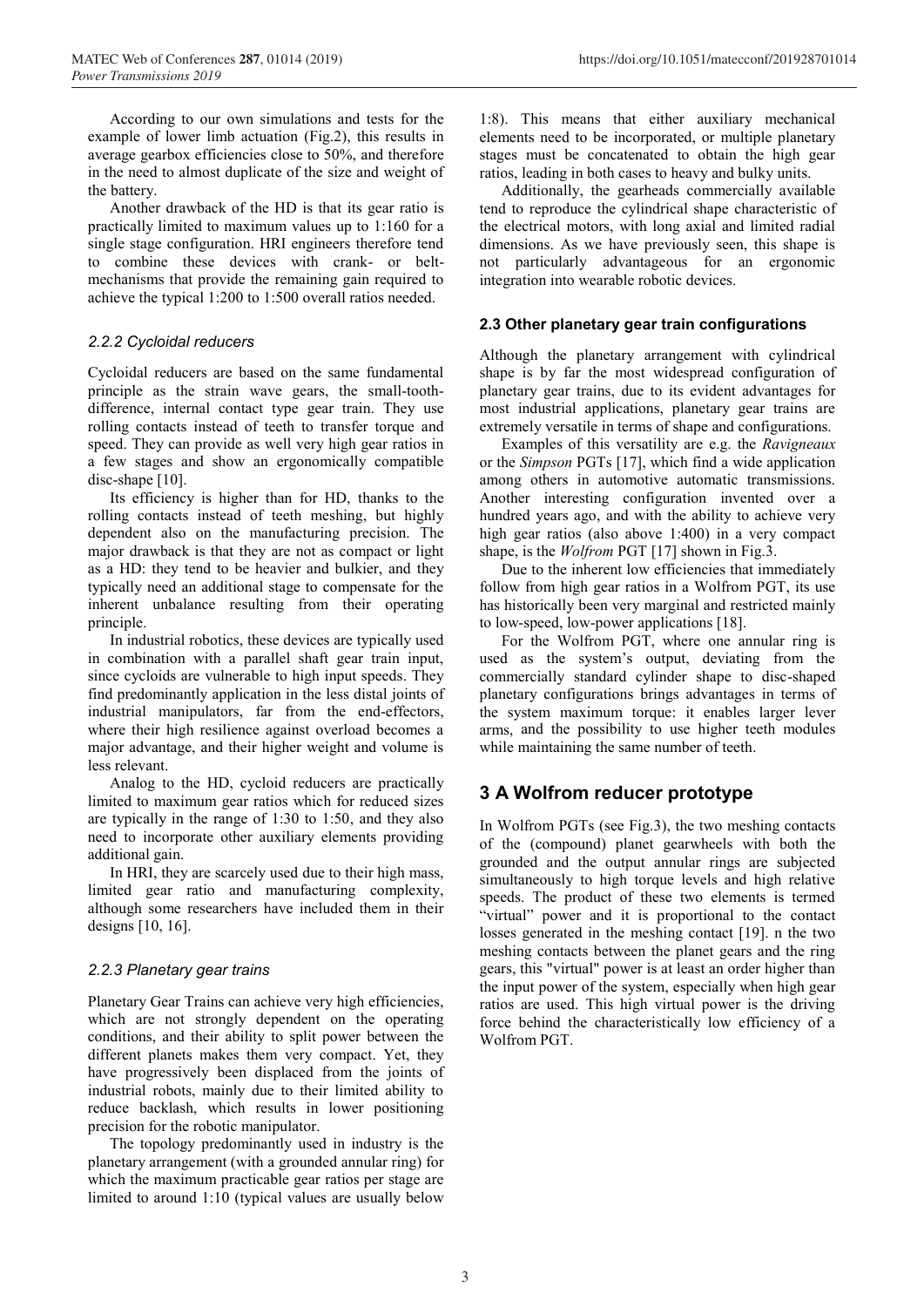

**Fig. 3.** A Wolfrom planetary gear train indicating its internal and external meshings, and the respective loss coefficients **ξi**, **ξe** given by Ƞi =1- ξi and Ƞe=1-ξe, where Ƞ = meshing efficiency. represents the torques, and **ω** the rotational speeds.

The possibility to manufacture gears with increasingly high precision has paved the way for the use of low-loss gears: balancing approach and recess paths, while simultaneously optimizing (minimizing) other parameters like contact ratio, pressure angle or teeth module, allows to improve the meshing efficiencies of involute gears by up to 70% [20]. Applying these advances to Wolfrom PGTs could make high gear ratios compatible with maintaining good efficiencies over a very broad range of operating conditions, resulting in a transmission extremely well suited for HRI actuation.

#### **3.1 The Alpha-I concept prototype**

With the aid of a Failure Mode and Effect Analysis (FMEA) some of the main challenges in designing a Wolfrom reducer gearbox for HRI actuation were identified [7]. These challenges include among others (i) making reduced teeth widths compatible with maintaining an adequate meshing alignment while avoiding unwanted contacts between neighbouring meshing's, and (ii) validating the effect of improved meshing efficiency on the overall gearbox efficiency.

Due to the particular importance of efficiency for the Wolfrom configuration, and to the need to deviate from standard teeth widths to optimize the disc-shape of our gear train [21], we decided to focus the design of our first concept prototype in the demonstration of the viability of these two particular aspects. Other important aspects, including for example suitable strategies (floating or flexible elements) to improve the load distribution between the different planets [22], or the feasibility of precise phase shift between the two planetary gearwheels, were deemed less relevant for a preliminary validation and purposely not integrated in our design.

Measuring efficiency in planetary gear trains is very challenging because of the high sensing accuracy demanded to measure the typically extremely high efficiencies of these devices. Manufacturing the different elements of the prototype such that small deviations (alignment, precision, etc.) did not perturbate the

efficiency analysis represented a first important obstacle, especially with a restricted budget. And approaching serial openly was also not possibly, due to Intellectual Property Rights issues.

Mainly for these reasons we decided to limit the manufacturing precision challenge, duplicating the size (2:1) of our prototype. For the same reasons, it was decided to use laser sintered (SLS) printed Polyamide (PA12) gears instead of steel gears. This results in lower meshing efficiency, which actually simplifies the measurements and enables a simpler traceability of the impact of the meshing efficiency in the overall system efficiency.

Selecting an adequate gear ratio was also an important design decision. One of the advantages of the Wolfrom PGT is the possibility to provide totality of the typical gain levels required by HRI systems, without the need to incorporate additional crank- of belt systems. Yet, we selected a gear ratio close to 1:100 for our design, since that was sufficient to demonstrate the functionality and it was also more suitable to compare the prototype with other existing gearbox technologies.

The teeth geometry of the two meshings between the planetary gears and the two ring gearwheels was optimized for low loss by means of limiting and balancing the approach and recess contact ratios. A contact ratio in the vicinity of 1.5 was targeted for both meshings, enough to provide a substantial efficiency improvement (see Fig. 4), while maintaining also sufficient teeth overlap to assure a continuous contact condition.



**Fig. 4.** Evolution of the theoretical Sliding Loss Coefficient ξi=1- $\eta$ i, measured along the line of contact, for the internal meshing between the first planetary gearwheel, and the first annular ring, assuming a usual friction coefficient value for gear steels (0.1) and after the optimization of the contact ratio.

Due to the lower impact of the external meshing on the overall system efficiency, a commercially available KHK SS2-12 gearwheel made from S45C steel was used as sun gear. NSK- ball bearings were placed between the carrier and the output annular ring, as well as between the central shaft and both annular rings and the carrier. For the carrier to planetary sets, we decided to fix the pins (pressing-fit) directly to the carrier, and to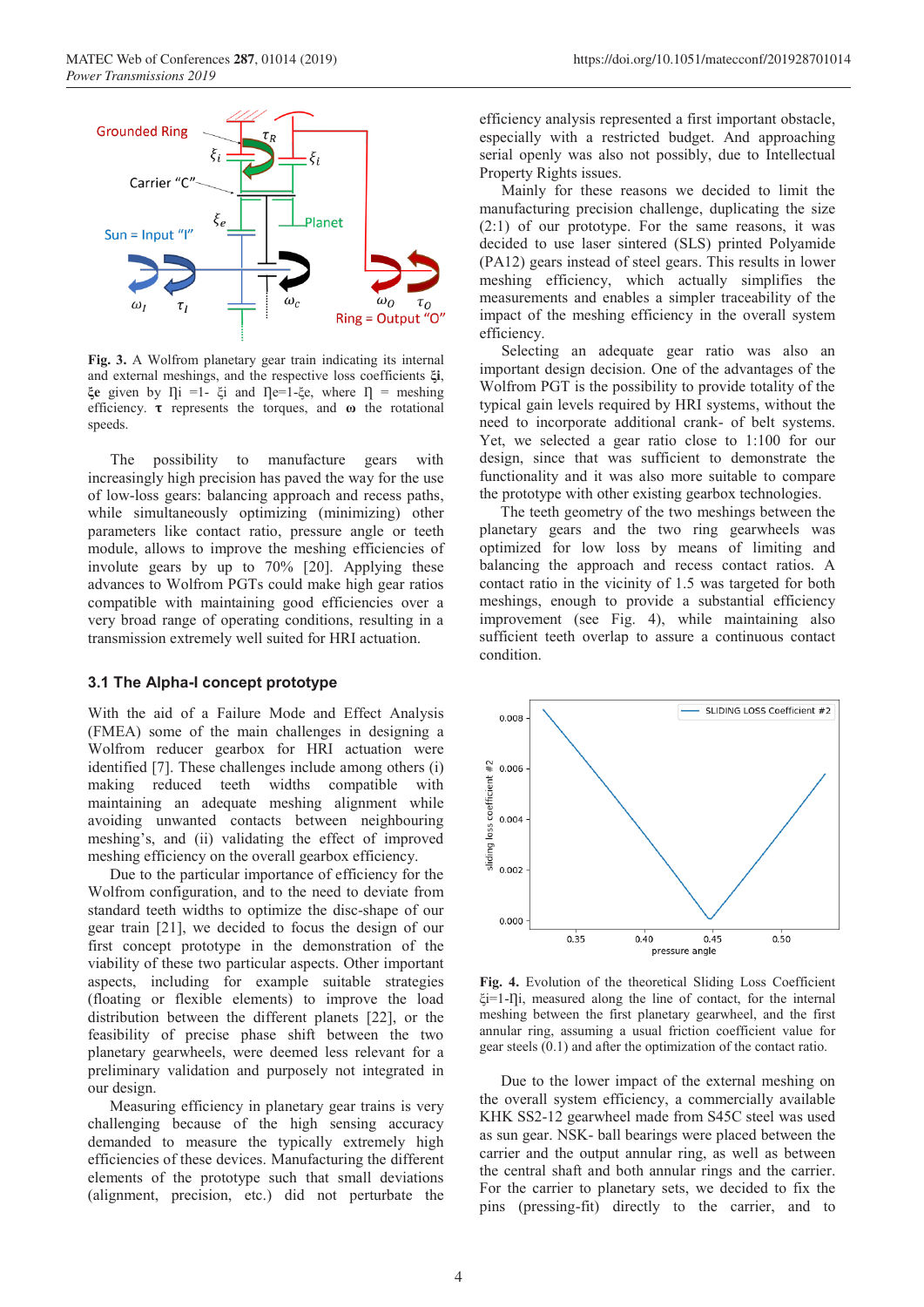incorporate bushing bearings to allow the planetary gearwheels to freely rotate around the carrier pins.

Finally, a module of 2mm was selected for the Alpha-I prototype as adequate teeth size. This corresponds to a module of 1mm in the reference gearbox design in steel, suitable for an expected maxtorque around 80Nm [23].

Fig. 5 and 6 provide some pictures of the aspect and resulting dimensions of our Alpha-I concept prototype, while Table 1 presents its main design parameters.



**Fig. 5.** Carrier Assembly of the Alpha-I prototype.



**Fig. 6.** Set of Wolfrom gearwheels and carrier cage in Alpha-I prototype.

| Table 1. Main design parameters of the Alpha-I prototype. |  |  |  |  |  |
|-----------------------------------------------------------|--|--|--|--|--|
|-----------------------------------------------------------|--|--|--|--|--|

| <b>Element</b>        | <b>Style</b>                                                                                                                                              |  |  |
|-----------------------|-----------------------------------------------------------------------------------------------------------------------------------------------------------|--|--|
| Prototype scale       | 2:1                                                                                                                                                       |  |  |
| Teeth module(s)       | $2mm$ (2,1mm for $2nd$ stage)                                                                                                                             |  |  |
| Number of Teeth       | 12 (S, sun wheel), 90 (R,<br>grounded annular ring), $81$ (O,<br>output annular ring), 39 (P1, $1st$<br>planet wheel), 32 ( $P2$ , $2nd$ planet<br>wheel) |  |  |
| Gear Ratio            | 1:96.2                                                                                                                                                    |  |  |
| <b>Contact Ratios</b> | 1.48 (grounded annular ring) and<br>1.57 (output annular ring)                                                                                            |  |  |
| Outer Diameter        | $210$ mm                                                                                                                                                  |  |  |
| Axial Width           | 80 <sub>mm</sub>                                                                                                                                          |  |  |
| Materials             | S45C (sun gearwheel) and SLS-<br>printed PA12 (rest)                                                                                                      |  |  |

## **3.2 Experimental results**

Representative testing of high gear ratio gearboxes for applications with fluctuating operating conditions introduces multiple challenges to the required test rigs [24]. In order to perform basic testing in our prototype, without the availability of suitable, high-accurate test rigs, we decided to simplify the measurements and take advantage of the quasi-ballistic character of the operating trajectory. The gearbox was actuated with an EC40 Maxon and tested in a set-up where an eccentric load had to be first lifted and then lowered. The test was done with a frequency of 0.125 Hz, slow enough to limit dynamic effects but sufficiently close to the usual frequencies in lower limb actuation [25]. The set-up is described in more detail in Fig.7



**Fig. 7.** Test-Set Up: a 120W motor (Maxon EC40 387601, motor 1) with a stall toque of 0,74Nm is used to drive the sun gearwheel of the Wolfrom gearbox in which the first ring is grounded (ring GND) and the second ring is attached to a load crank driving an eccentric load (weight on lever arm). A torque sensor is incorporated between the input motor and the PGT. Finally, the carrier of the PGT is attached to a 120W motor (Maxon EC-4pole 22 311536, motor 2) incorporating a 109:1 gearbox (Maxon GP22 370784) and a brake (Maxon AB20 301212), enabling the operation of the PGT in its basic configuration (carrier grounded). Although both motors incorporate Hall sensing capabilities, suitable Maxon HEDL optical encoders have also been adjusted to each of the motors, to enable a more reliable speed measurement.

With the aid of this simple test set-up the gear ratio of our Wolfrom gearbox could be validated. Additionally, it was also possible to perform preliminary efficiency measurements and to make a first range validation of the scaling effect of the meshing efficiency in a Wolfrom gearbox. The test battery presented in Table 2 was executed for this purpose.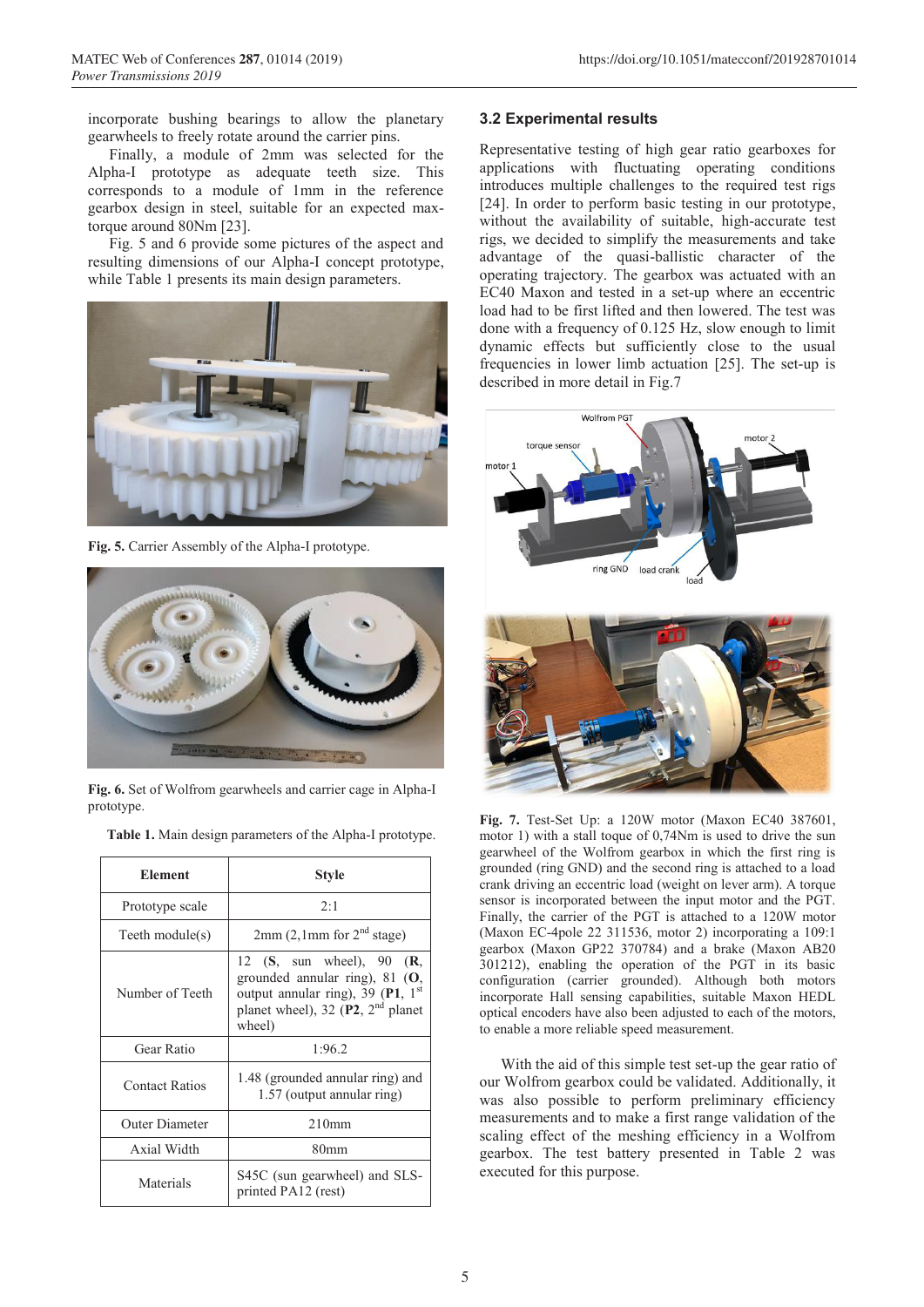| <b>Test</b>             | <b>Description</b>                                                                                    |  |  |  |
|-------------------------|-------------------------------------------------------------------------------------------------------|--|--|--|
| Fixed carrier, unloaded | Input speed $= 60$ rpm<br>Output speed $= 7.3$ rpm<br>No Load                                         |  |  |  |
| Fixed carrier, loaded   | Input speed $= 60$ rpm<br>Output speed $= 7.3$ rpm<br>$Mass\text{-}Load = 0.5kg$<br>Lever arm 120cm   |  |  |  |
| Fixed ring, unloaded    | Input speed $= 679$ rpm<br>Output speed $= 7.1$ rpm<br>No Load                                        |  |  |  |
| Fixed ring, loaded      | Input speed $= 679$ rpm<br>Output speed $= 7.1$ rpm<br>$Mass\text{-}Load = 0.5kg$<br>Lever arm 120 cm |  |  |  |

**Table 2.** Test Battery.

#### *3.2.1 Fixed carrier*

The brake of the motor 2, fixed to the carrier, is used to ground this element and let the gearbox operate as a quasi-planetary system, with a gear ratio that corresponds to the following expression  $(Z =$  number of teeth):

$$
i = -Z_{P1} Z_0 / Z_S Z_{P2} = -8.23
$$
 (1)

Fig. 8 presents the results of the measurements of the current input during operation with a mass-load of 0.5kg and without any load, with the operating conditions provided in Table 2. The driven current and the torque provided by a motor can be related with the aid of the torque constant of the motor  $(k<sub>t</sub> = 76.4 \text{mNm/A}$  for motor 1, according the datasheet), using the following equation including damping losses *ν ω*:

$$
k_t I = \boldsymbol{\tau} + \nu \omega \tag{2}
$$

where *I* is the driven current,  $\tau$  is the motor torque and  $\omega$  is the motor speed, which is approximately constant in this case. Subtracting the driven currents in the loaded and unloaded cases, to cancel the damping losses, and multiplying then by the torque constant, the torque required to spin the 0,5kg load in these conditions can be obtained, as presented in Fig. 8.

According to this calculation, the peak of the motor torque difference (75mNm) corresponds to the point of maximum output torque of:

$$
\tau \, out = 0.5 \, kg \cdot 0.12 \, m \cdot 9.8 \, m/s^2 = 588 \, mNm \tag{3}
$$

And the corresponding torque ratio:

$$
t = \tau \, out / \tau \, in = 588 / 73.9 = 7.96 \tag{4}
$$

This enables us to calculate the efficiency of the quasi-planetary configuration to spin the 0.5kg mass at the peak torque point as:

$$
I\!I\!C = 7.96 / 8.23 = 96.7\% \tag{5}
$$





**Fig. 8.** Motor current (mA) drawn measured during a complete spin of the gearbox output (8.3sec.), under grounded carrier conditions, with (i) unloaded output (upper curve) and (ii) output loaded with a 0.5kg mass, eccentrically positioned at a radius of 0.12m (central curve). The curve below represents the motor torque difference (mNm) calculated on the base on these measurements using the model given in (2), and represented together with its sinusoidal, fitting approximation (in red).

Assuming that the meshing efficiency of the two internal meshings are very close  $(I|i)$ , with a grounded carrier the power flow inside the planetary gear train allows us to write:

$$
\eta_c = \eta_i \, \eta_e \approx 96.7\% \tag{6}
$$

where  $\eta$ e is the efficiency of the external meshing between the sun and each of the planets, which can be approximated assuming that the meshing losses are typically around two times those present in each of the internal meshings. This results in:

$$
I\!I\!i \approx 98.9\% \; ; \; I\!I\!e \approx 97.8\% \tag{7}
$$

#### *3.2.2 Fixed ring*

If we now ground the first ring of the Wolfrom gearbox (see blue "ring GND" element in Fig. 7) the system will operate with a gear ratio that corresponds to the following expression [26]:

$$
i = -(Z_{P1}Z_{O} / Z_{S}) [(Z_{S} + Z_{R}) / (Z_{P1}Z_{O} - Z_{R}Z_{P2})] = 96.2 (8)
$$

Proceeding in an analog way as in subsection 3.2.1, Fig. 9 presents the resulting motor torque required to spin the 0.5kg load in the specified test conditions, together with its sinusoidal, fitting approximation.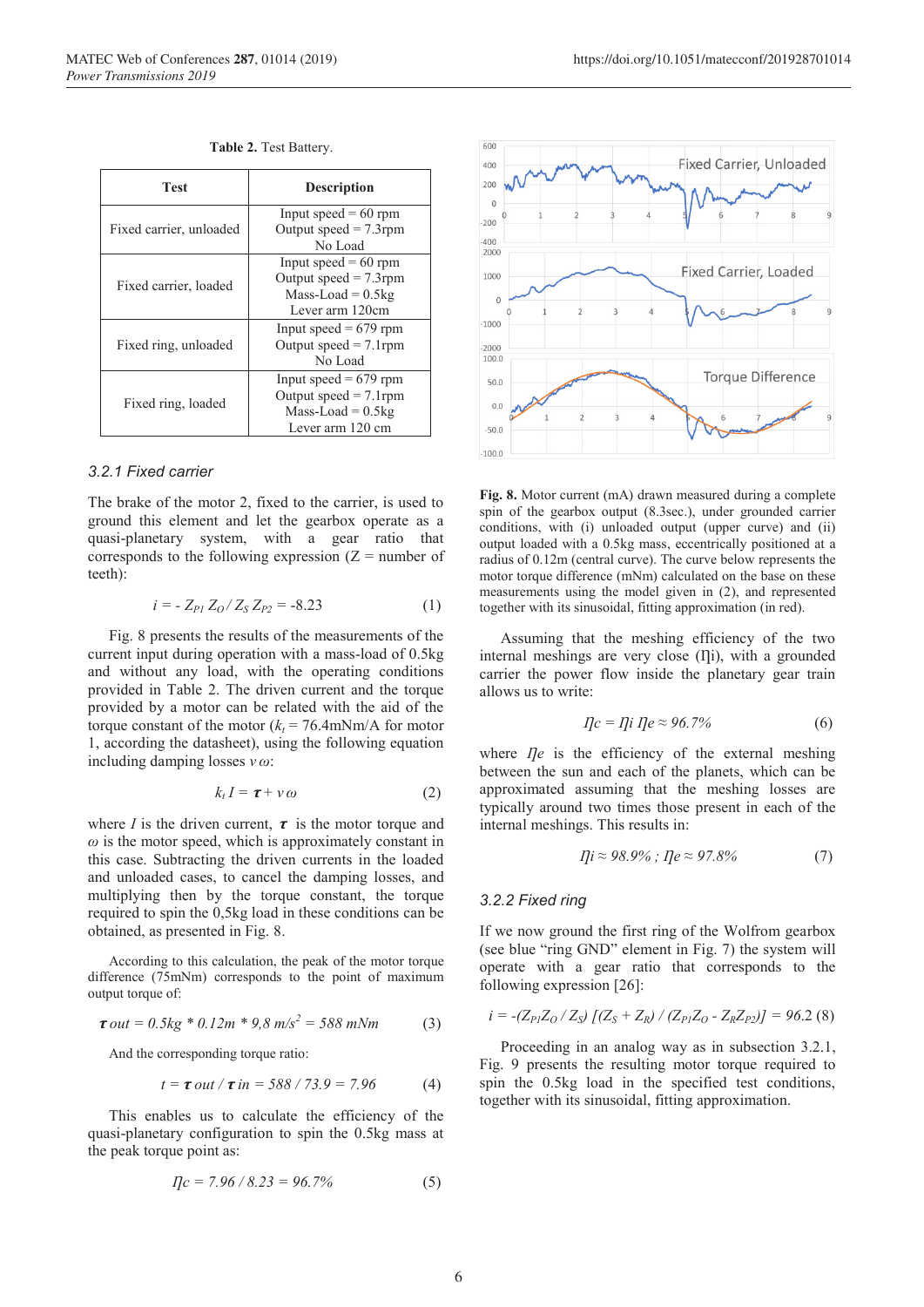

**Fig. 9.** Motor torque difference (mNm) calculated on the base on the current measurements for loaded (0.5kg, 0.12m) and unloaded output with grounded ring, using the model given in (2), and represented together with its sinusoidal, fitting approximation (red).

Analog to what was done in subsection 3.2.1, the peak torque difference in this graph (8.4mNm) corresponds to a torque ratio of:

$$
t = \tau_{\text{out}} / \tau_{\text{in}} = 588 / 8.4 = 69.87 \tag{9}
$$

This enables us to calculate the efficiency of the quasi-planetary configuration to spin the 0.5kg mass at the peak torque point as:

$$
I/r = 69.87 / 96.2 = 72.6\% \tag{10}
$$

Whereas, according to [26] the expected Wolfrom meshing efficiency, based on the efficiency values estimated in (7) should be:

$$
I''_l = (1/i) \left[ (1-i_{013}I_{\ell}I_l) / [(1-i_{053}I_l I_l] = 79.2\% \quad (11) \right]
$$

where:

$$
i_{013} = -Z_R / Z_S = 7.5 \tag{12}
$$

$$
i_{053} = Z_R Z_{P2} / Z_O Z_{P1} = 0.912 \tag{13}
$$

The expected meshing efficiency (79.2%) is therefore reasonably close to the measured efficiency value (72.6%), especially considering that the addition of the 0.5kg load also induces an increase in the loaddependent losses in the bearing elements, which is not taken into account in Eq. (11).

## **4 Conclusion**

This paper demonstrates that the HRI actuation has different requirements than conventional industrial robotics. Reassessing the potential of planetary gear trains from an HRI perspective shows that Wolfrom configurations demonstrate an interesting potential. They are compact, can provide very high gear ratios, and their disc shape is advantageous for high torques.

The first experimental results with a concept prototype presented in this paper provide an initial validation of the ranges of gear gains and system efficiencies that can be attained.

To confirm the potential of this technology for HRI, our next step will be to test this technology in a lower limb prosthesis. For this, a new functional prototype will be designed for this specific application, and manufactured with conventional, serial means.

This research is partially funded by the FWO (Fonds voor Wetenschappelijk Onderzoek) Research Foundation Flanders, with personal FWO- grants of T. Verstraten (postdoctoral fellowship), S. Crispel and E. Saerens (PhD fellowships).

## **References**

- 1. M. Grebenstein, A. Albu-Schaeffer, S. Wolf et al.: *The DLR hand arm system*, 2011 IEEE Int. Conf. on Robotics and Automation: 3175 – 3182 (2011)
- 2. P. Polygerinos, Z. Wang, C.J. Walsh: *Soft robotic glove for combined assistance and at-home rehabilitation*, Robotics and Autonomous Systems **73**: 135-143 (2015)
- 3. HH. Schempf,, and DR. Yoerger: *Study of Dominant Performance Characteristics in Robot Transmissions*, ASME J. Mech. Des., **115 (3)**: 472- 482 (1993)
- 4. A.J. Veale, and S.Q. Xie: *Towards compliant and wearable robotic orthoses: a review of current and emerging actuator technologies,* Med. Eng. Phys., **38 (4)**: 317-325 (2016)
- 5. N., Kashiri, N. Tsagarakis, et al.: *An overview on principles for energy efficient robot locomotion*, Frontiers Robotics AI, **5 (DEC)**: 129 (2018)
- 6. J. W. Sensinger, and J. H. Lipsey: *Cycloid vs. harmonic drives for use in high ratio, single stage robotic transmissions,* **2012** IEEE Int. Conf. on Robotics and Automation, MN: 4130-4135 (2012)
- 7. P. Lopez Garcia, S. Crispel, D. Lefeber, et al.: *Failure Mode end Effect Analysis (FMEA)- driven design of a planetary gearbox for active wearable robotics*, 4<sup>th</sup> Int. Symposium on Wearable Robotics: 460 (2018)
- 8. D. Torricelli, D. Lefeber, J.L. Pons, et al.: *Humanlike compliant locomotion: state of the art of robotic implementations,* Bioinspiration & Biomimetics, **11**: 051002 (2016)
- 9. T. Verstraten, B. Vanderborght, D. Lefeber, et al.: *Modeling and design of geared DC motors for energy efficiency: Comparison between theory and experiments,* Mechatronics, **30**: 198-213 (2015).
- 10. J. W. Sensinger: *Selecting motors for robots using biomimetic trajectories: optimum benchmarks, windings, and other considerations,* **2010** IEEE Int. Conf. on Robotics and Automation, AL: 4175-4181 (2010)
- 11. R. Alo, F. Bottiglione, G. Mantriota: *An innovative design of artificial knee joint actuator with energy recovery capabilities*, Mechanisms and Robotics, **8**: 1310 (2014)
- 12. D. Dong, B. Convens, P. Cherelle, et al.: *The effects of variable mechanical parameters on peak power and energy consumption of ankle-foot prostheses at different speeds*, Advanced Robotics **32-23**: 1229- 1440 (2018)
- 13. B. Vanderborght, A. Albu-Schaeffer, A. Bicchi, et al: *Variable impedance actuators: A review*,